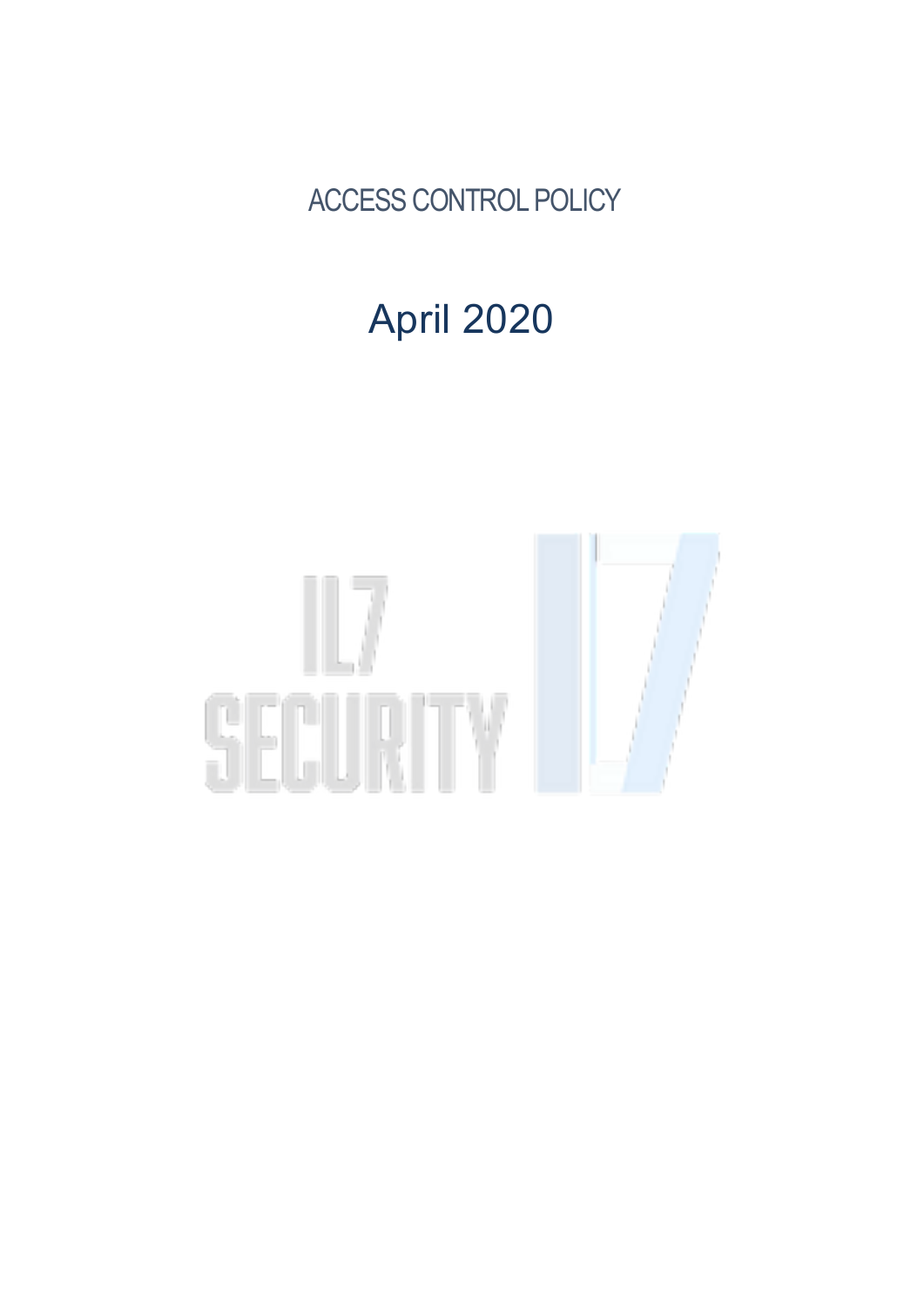## **Contents**

| $\mathbf{1}$   | Overview                                       | 3              |  |
|----------------|------------------------------------------------|----------------|--|
| 1.1            | Purpose                                        | 3              |  |
| 1.2            | Scope                                          | 3              |  |
| 1.3            | Applicability                                  | 3              |  |
| $\overline{2}$ | <b>Access Control Policy</b><br>$\overline{4}$ |                |  |
| 2.1            | Policy and Controls                            | $\overline{4}$ |  |
| 3              | <b>General Requirements</b>                    | 5              |  |
| 4              | <b>Procedural Requirements</b>                 | $\overline{7}$ |  |
| 5              | <b>Technical Requirements</b>                  | 9              |  |
| 6              | <b>Privileged Access Requirements</b>          | $11\,$         |  |
| 7              | Exemptions, Exceptions and Breaches            | 12             |  |
| 7.1            | <b>Exemptions and Exceptions Policy</b>        | 12             |  |
| 7.2            | <b>Breach of Policy</b>                        | 12             |  |
|                |                                                |                |  |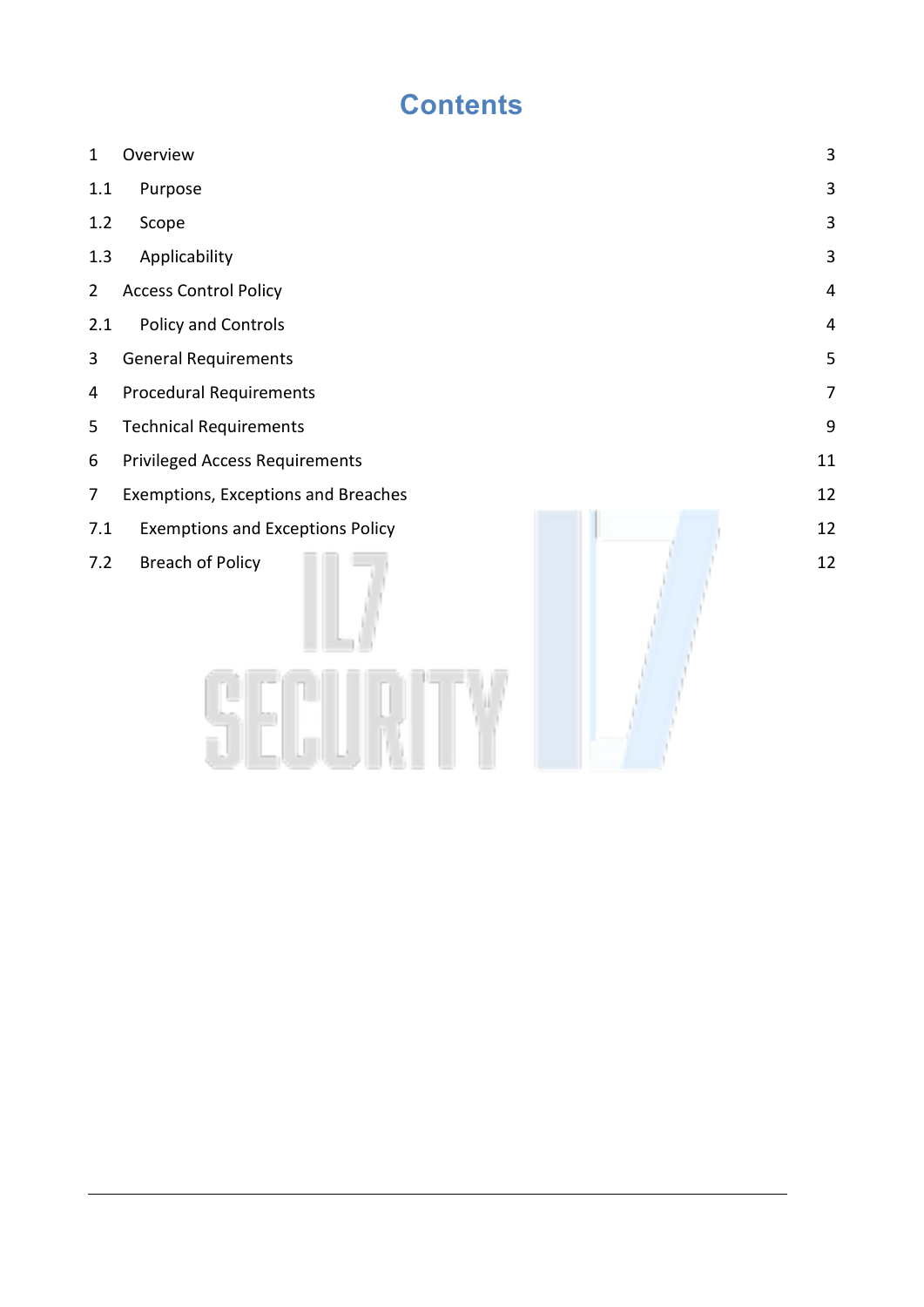#### <span id="page-2-0"></span>**1 Overview**

Access control is a foundational building block of any cyber security regime, as it is designed to ensure that only appropriately authorised individuals have access to systems, services and information, thereby aiming to limit the scope for the compromise of confidentiality, integrity or availability to an irreducible minimum.

Access control provides the first line of defence against a significant majority of cyberattacks and is fundamental in limiting the ability of attackers to further compromise a system or information in the event that they gain some limited access.

Therefore, a robust access control strategy is very important in maintaining a positive cyber security posture.

#### <span id="page-2-1"></span>**1.1 Purpose**

This document defines the access control requirements for the organisation's projects and personnel to implement in order that they can develop secure systems and information accessed is limited to the business needs of the organisation.

#### <span id="page-2-2"></span>**1.2 Scope**

This policy applies to all systems operated within the organisation, including all networks, services and applications. The scope does not cover physical access control, for example to buildings, rooms and physical information.

#### <span id="page-2-3"></span>**1.3 Applicability**

This policy applies to all IL7 staff and systems, including third party services.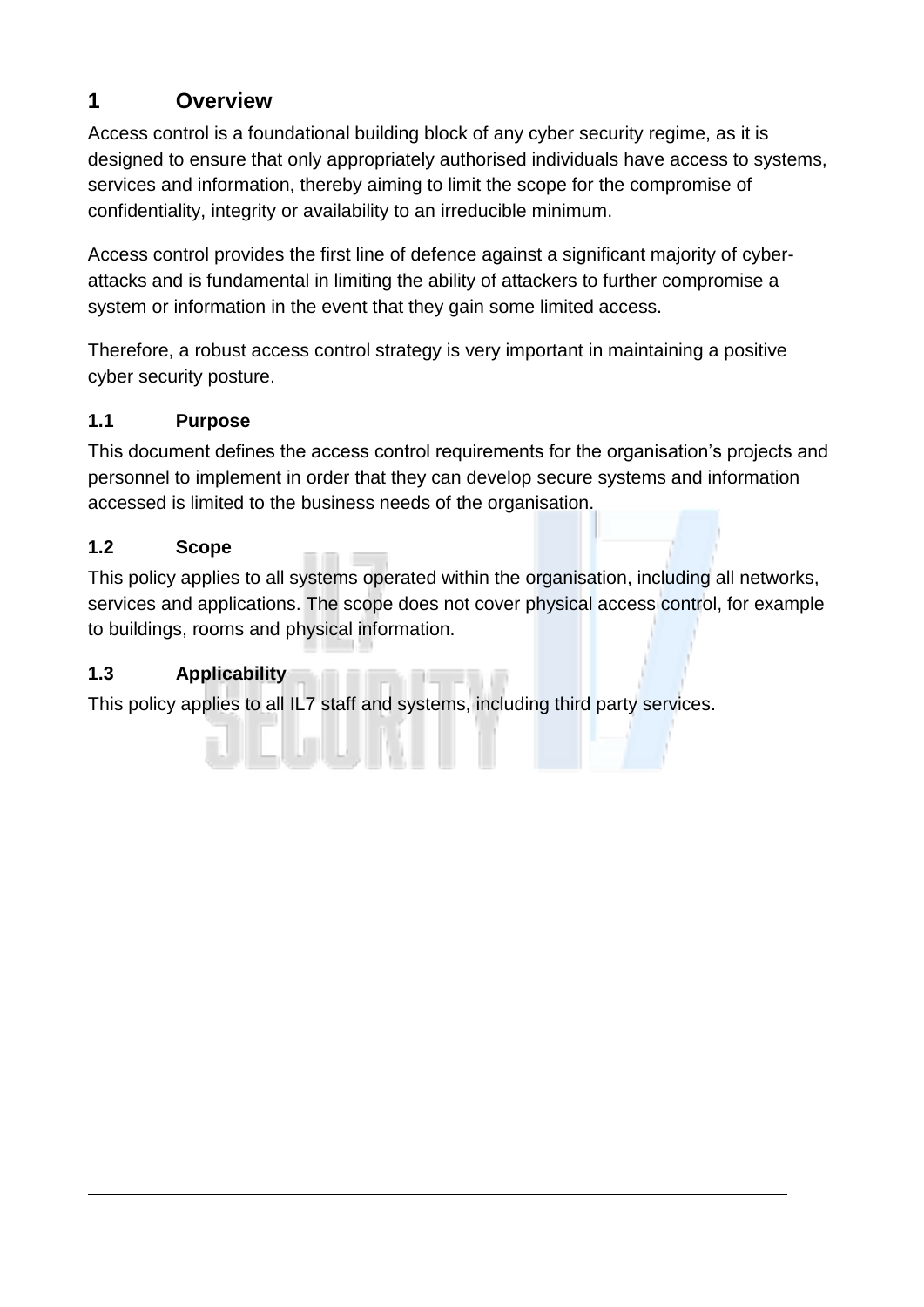### <span id="page-3-0"></span>**2 Access Control Policy**

#### <span id="page-3-1"></span>**2.1 Policy and Controls**

This policy is written to ensure that the outcomes of the following Cyber Security Principles are met;

- SP06 Operational Security (Ref [1])
- SP15 Access Control (Ref [2])

This policy is one of several that are required to support principles above.

This policy implements the following NIST controls, which are detailed in NIST Special Publication 800-53 [3]:

| XX-XX        | <b>NIST Controls</b>                        |
|--------------|---------------------------------------------|
| $AC-1$       | <b>Access Control Policy and Procedures</b> |
| $AC-2$       | <b>Account Management</b>                   |
| $AC-3$       | <b>Access Enforcement</b>                   |
| $AC-5$       | <b>Separation of Duties</b>                 |
| $AC-6$       | <b>Least Privilege</b>                      |
| $AC-8$       | <b>System Use Notification</b>              |
| $AC-9$       | Previous Logon (Access) Notification        |
| AC-10        | <b>Concurrent Session Control</b>           |
| $AC-11a$     | <b>Session Lock</b>                         |
| $AC-11b$     | <b>Session Lock</b>                         |
| AC-16        | <b>Security Attributes</b>                  |
| AC-20        | Use of External Information Systems         |
| AC-24        | <b>Access Control Decisions</b>             |
| <b>AC-25</b> | <b>Reference Monitor</b>                    |
| $CM-5$       | <b>Access Restrictions for Change</b>       |
| $MA-3(4)$    | <b>Restricted Tool Use</b>                  |
| <b>PS-5</b>  | <b>Personnel Transfer</b>                   |
| <b>PS-6</b>  | <b>Access Agreements</b>                    |
| $SC-2$       | <b>Application Partitioning</b>             |
| <b>SC-43</b> | <b>Usage Restrictions</b>                   |

This policy document supports IL7 compliance with NIST Control AC-1 – Access Control Policy and Procedures.

This policy forms one element of the implementation of a robust Identity and Access Management (IdAM) Framework and hence must be read and implemented in concert with the Authentication and Account Management Policies, Refs [4] and [5] respectively.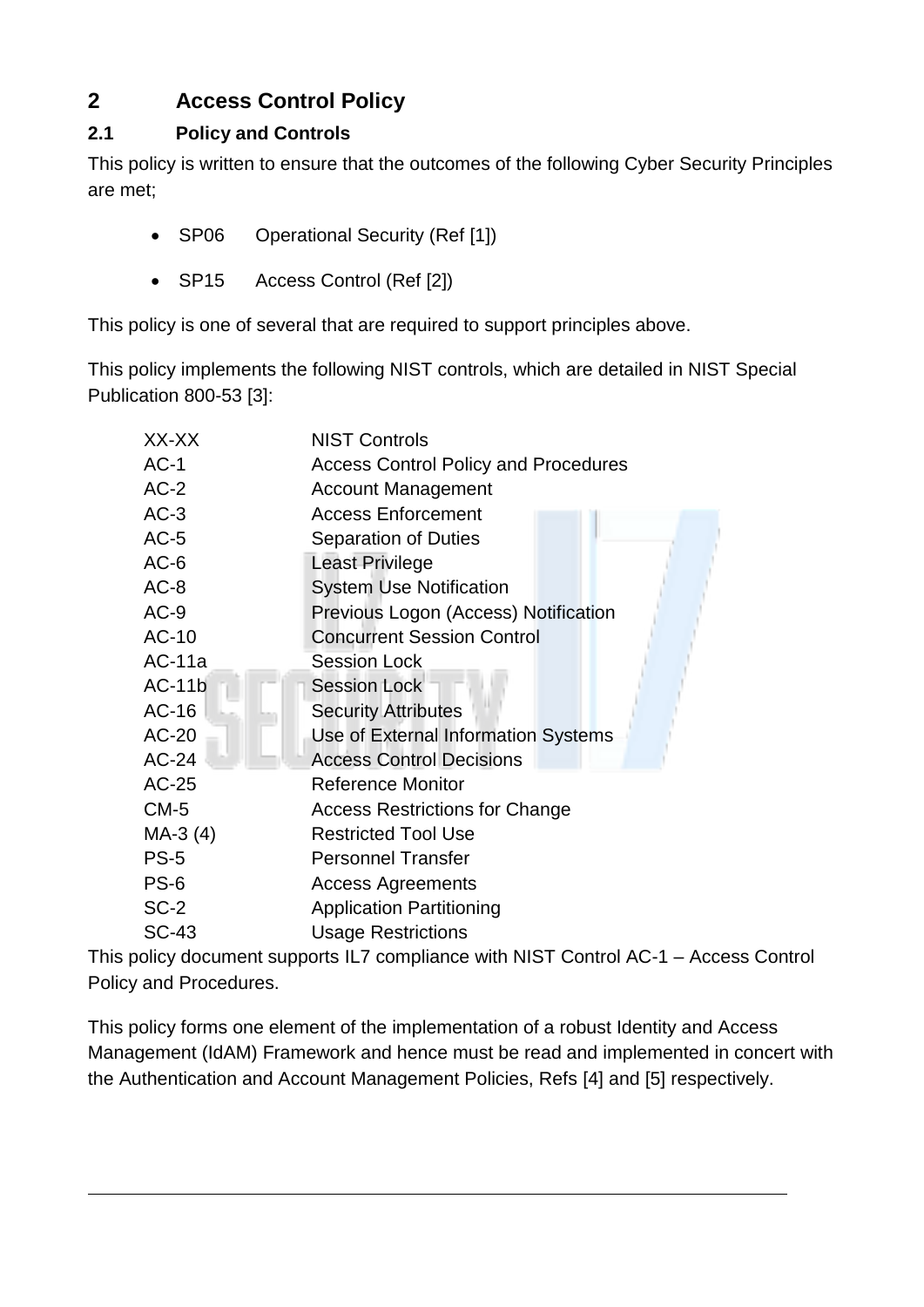## <span id="page-4-0"></span>**3 General Requirements**

Management, Systems Designers and Administrators shall:

<span id="page-4-1"></span>

|       | <b>Policy ID Policy Requirement</b>                                                                                                                                                                                                                                                                                                                                                                                                                                                                                                                      |
|-------|----------------------------------------------------------------------------------------------------------------------------------------------------------------------------------------------------------------------------------------------------------------------------------------------------------------------------------------------------------------------------------------------------------------------------------------------------------------------------------------------------------------------------------------------------------|
| 1.1.1 | Implement logical access control mechanisms to all systems, services and<br>devices used by IL7, including those delivered by third-parties. [NIST AC-3]                                                                                                                                                                                                                                                                                                                                                                                                 |
| 1.1.2 | Align the compliance with the requirements of this policy with the<br>requirements of the Account Management Policy (Ref [5]), particularly<br>requirements surrounding the need for:<br>Identifying types of User accounts and access permissions required<br>to perform a business/job function;<br>Assignment of Account Managers to manage account allocation and<br>privilege allocation;<br>Defined 'entry requirements' for the issue of accounts and<br>permissions;<br>Alignment with IL7 Joiners, Movers and Leavers, and Change<br>processes. |
| 1.1.3 | In all cases, follow the principle of Least Privilege, where access or<br>permissions are provided to only those services and functions that are<br>required for an entity (individual, service, system/application component or<br>process) to perform their assigned function. [NIST AC-6]<br>Care must be given to the allocation of privileges to avoid any conflict of<br>interest e.g. ensuring that administrators cannot provide themselves with the<br>ability to further raise their privilege.                                                |
| 1.1.4 | By default, implement a system of Role Based Access Control (RBAC) to<br>manage privileges.<br>If, for technical purposes or where determined by a risk assessment, an<br>RBAC based implementation is not relevant, other access control systems<br>can be used, such as Mandatory Access Control.<br>[NIST AC-3 (3), (7)]<br>In support of 1.1.4, separate the duties of individuals into pre-defined roles                                                                                                                                            |
| 1.1.5 | which are documented and only the necessary privileges allocated.                                                                                                                                                                                                                                                                                                                                                                                                                                                                                        |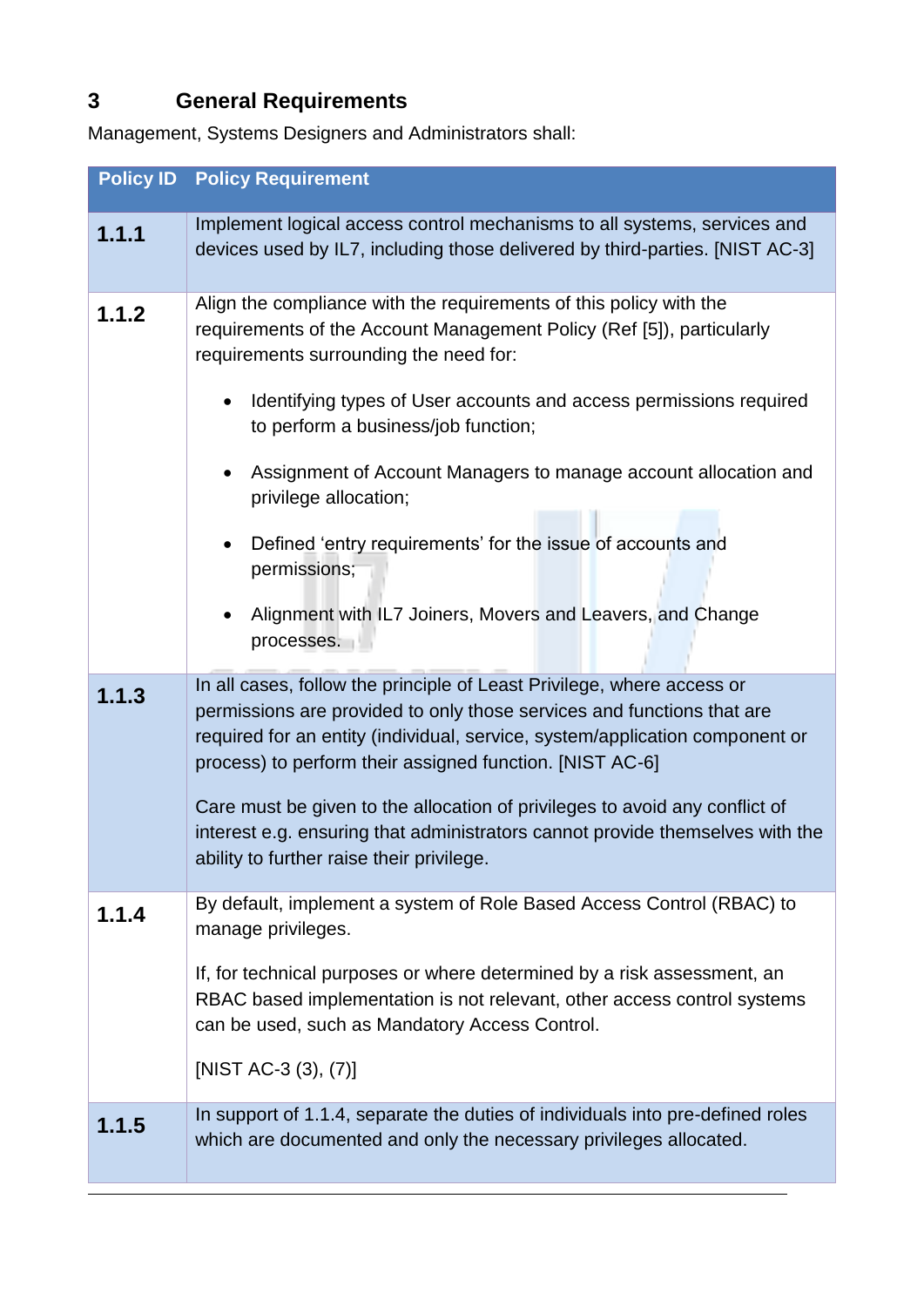|       | <b>Policy ID Policy Requirement</b>                                                                                                                                                                                                                                                                        |
|-------|------------------------------------------------------------------------------------------------------------------------------------------------------------------------------------------------------------------------------------------------------------------------------------------------------------|
|       | Where an individual has two job functions, they should be provided separate<br>accounts from which to access the system. For example, where an<br>individual is both a user and an administrator of a system, their user and<br>administration privileges must be separated over two accounts. [NIST AC-5] |
| 1.1.6 | Assign access and permissions on a fine-grained basis, whereby all access<br>to systems, applications, services and processes is denied except for those<br>explicitly authorised for an individual's business function/role. [NIST AC-2 (i),<br>$AC-6(4)$                                                 |
| 1.1.7 | Ensure that the access control measures of third-party or partner systems<br>that may hold IL7 information follow this policy prior to sharing information.<br>[NIST AC-21]                                                                                                                                |

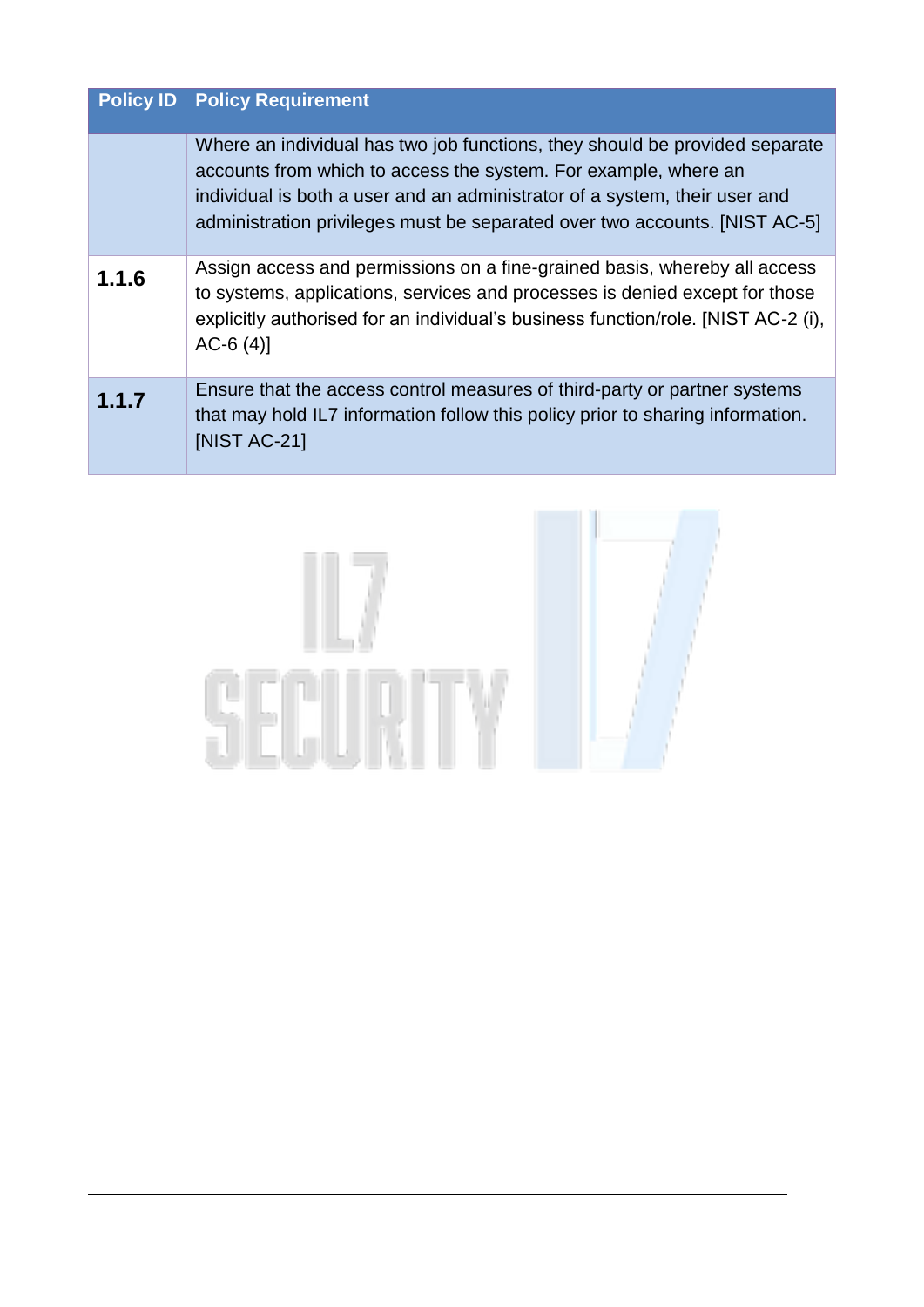## <span id="page-6-0"></span>**4 Procedural Requirements**

Management, System Designers and Administrators shall:

<span id="page-6-1"></span>

|        | <b>Policy ID Policy Requirement</b>                                                                                                                                |
|--------|--------------------------------------------------------------------------------------------------------------------------------------------------------------------|
| 1.1.8  | Ensure that 'entry criteria' for all the provision of access rights to users are<br>defined and met prior to users receiving access. Entry criteria must consider: |
|        | Acceptance of System Security Operating Procedures (SyOPs) and<br>$\bullet$<br>Acceptable Use Policy (AUP);                                                        |
|        | Justification and business need for the access;<br>$\bullet$                                                                                                       |
|        | Clearance level necessary for the access;                                                                                                                          |
|        | Training required to hold the access.                                                                                                                              |
|        | [NIST AC-2c]                                                                                                                                                       |
| 1.1.9  | Ensure that a request and authorisation procedure for the provision of user<br>access is generated that, prior to a user receiving access, requires:               |
|        | Line or Account Manager approval;                                                                                                                                  |
|        | A justification and business need for the access;                                                                                                                  |
|        | Confirmation of the user meeting the access entry criteria (as per<br>(1.1.8);                                                                                     |
|        | Confirmation of user understanding and acceptance of the relevant<br>system Security Operating Procedures (SyOPs) and Acceptable Use<br>Policy (AUP).              |
|        | [NIST AC-2d, e, i]                                                                                                                                                 |
| 1.1.10 | Align the access management processes with IL7 or local Joiners, Movers<br>and Leavers (JML) process such that access rights are modified or removed<br>when:      |
|        | Access is no longer required;                                                                                                                                      |
|        | Users employment is terminated or transferred;                                                                                                                     |
|        | Information system usage changes.                                                                                                                                  |
|        | More information on JML can be found at References [6] and [7].                                                                                                    |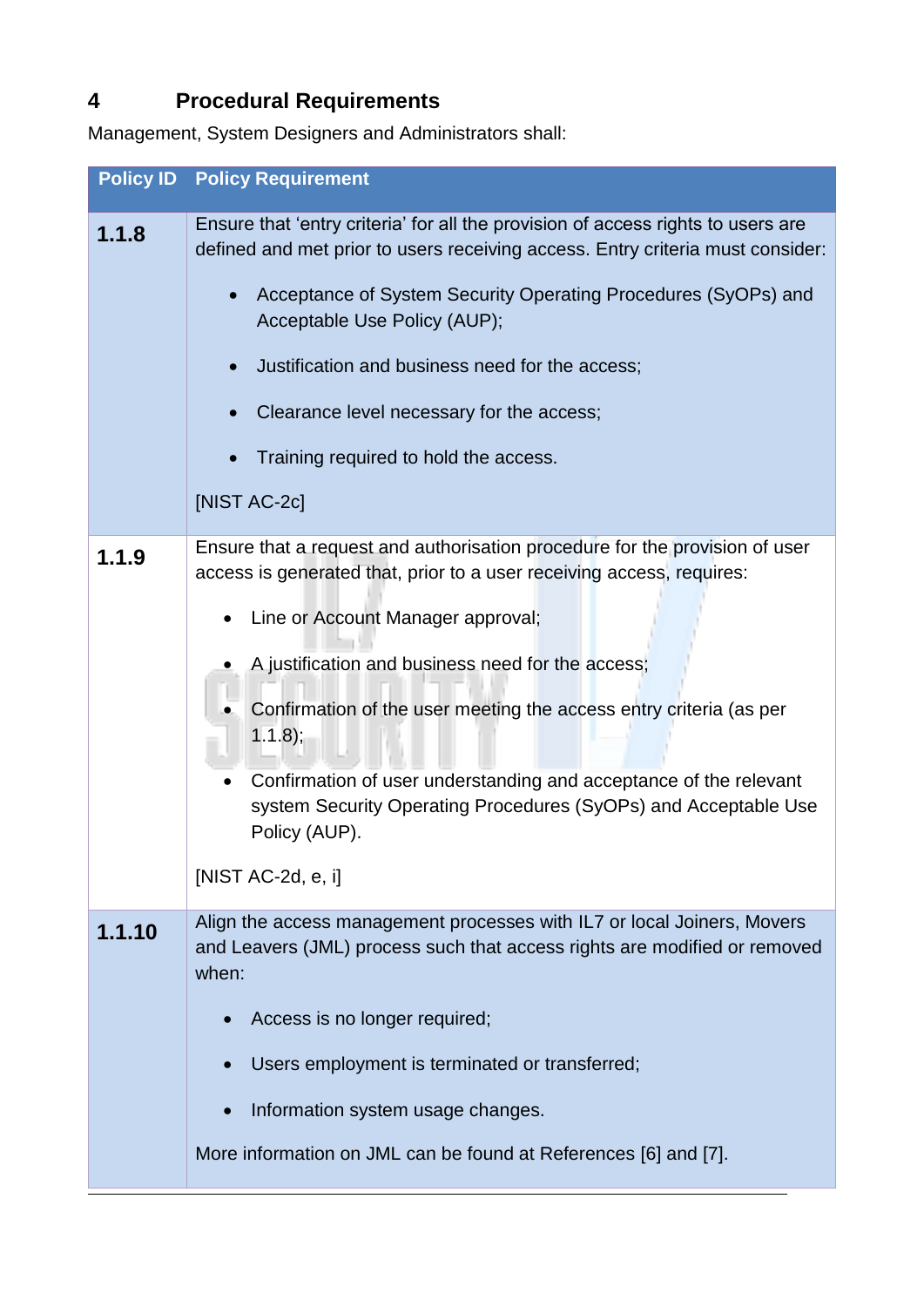|        | <b>Policy ID Policy Requirement</b>                                                                                                                                                                                                                                                                                                                                                                                                                                   |
|--------|-----------------------------------------------------------------------------------------------------------------------------------------------------------------------------------------------------------------------------------------------------------------------------------------------------------------------------------------------------------------------------------------------------------------------------------------------------------------------|
|        | [NIST AC-2h, $PS-5(a)$ , $(b)$ ]                                                                                                                                                                                                                                                                                                                                                                                                                                      |
| 1.1.11 | Administration procedures are developed, in line with local/system<br>conditions, and followed for the modification of access rights. [NIST AC-2f]                                                                                                                                                                                                                                                                                                                    |
| 1.1.12 | Periodically (at least annually, or in the event of a security incident or major<br>non-compliance) review the quantity and justification for entity access rights<br>and ensure that unnecessary or non-compliant access rights are removed.<br>Where a risk assessment deems it necessary, users should be required to<br>re-affirm their requirement to hold their access rights on a periodic basis.<br>[NIST AC-2j, AC-2 (7a), AC-6 (7), CM-5 (5), PS-5(a), (b)] |
| 1.1.13 | Where possible, use automated mechanisms to support the management of<br>information system access, for example using ITNow for the request,<br>authorisation and tracking of access requests. [NIST AC-2 (1)]                                                                                                                                                                                                                                                        |

##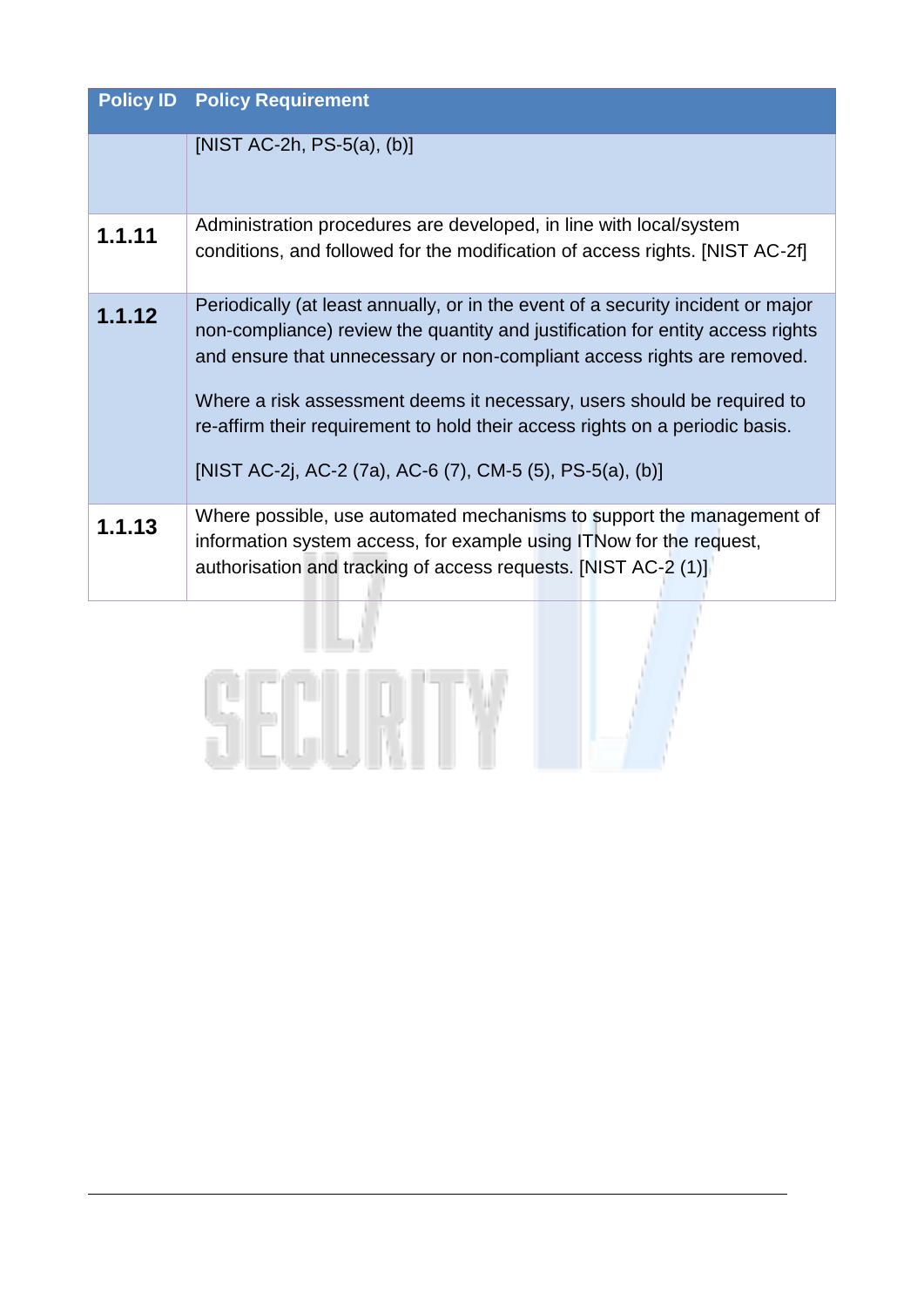## <span id="page-8-0"></span>**5 Technical Requirements**

System and Application Designers and Administrators shall:

|        | <b>Policy ID Policy Requirement</b>                                                                                                                                                                                      |
|--------|--------------------------------------------------------------------------------------------------------------------------------------------------------------------------------------------------------------------------|
| 1.1.14 | Where possible, design systems to make use of the Privileged Account<br>Management tooling to manage accounts and access rights to privileged<br>functions.                                                              |
| 1.1.15 | Ensure that systems apply access control decisions upon the receipt of each<br>request and prior to granting access to a system, service or process. [NIST<br>$AC-24$                                                    |
| 1.1.16 | Log and audit any privileged access and the execution of privileged<br>functions. [NIST AC-6 (9)]                                                                                                                        |
| 1.1.17 | Prevent non-privileged users from executing privileged functions or<br>executing software at higher privilege levels than the user executing the<br>software. [NIST AC-6 (8), (10)]                                      |
| 1.1.18 | Ensure that systems separate business functionality or user facing services<br>from the systems management or security functionality or services. [NIST<br><b>SC-21</b>                                                  |
| 1.1.19 | Ensure that systems notify the user, upon successful login (access) to the<br>system, the data and time of the last login and the number of unsuccessful<br>login attempts since the last successful login. [NIST AC-9]. |
| 1.1.20 | Ensure that systems limit the number of concurrent logons to a system to<br>one per user account. [NIST AC-10]                                                                                                           |
| 1.1.21 | Ensure that systems will deny access to information after a period of<br>inactivity. Systems will:<br>Lock the session until the user re-validates their access.<br>Conceal the information on the display.              |
|        | [NIST AC-11]                                                                                                                                                                                                             |
| 1.1.22 | Ensure that systems automatically rescind access rights following a period<br>of inactivity. This period should be defined with the CSAS Risk Assurer.<br>[NIST AC-3 (8)]                                                |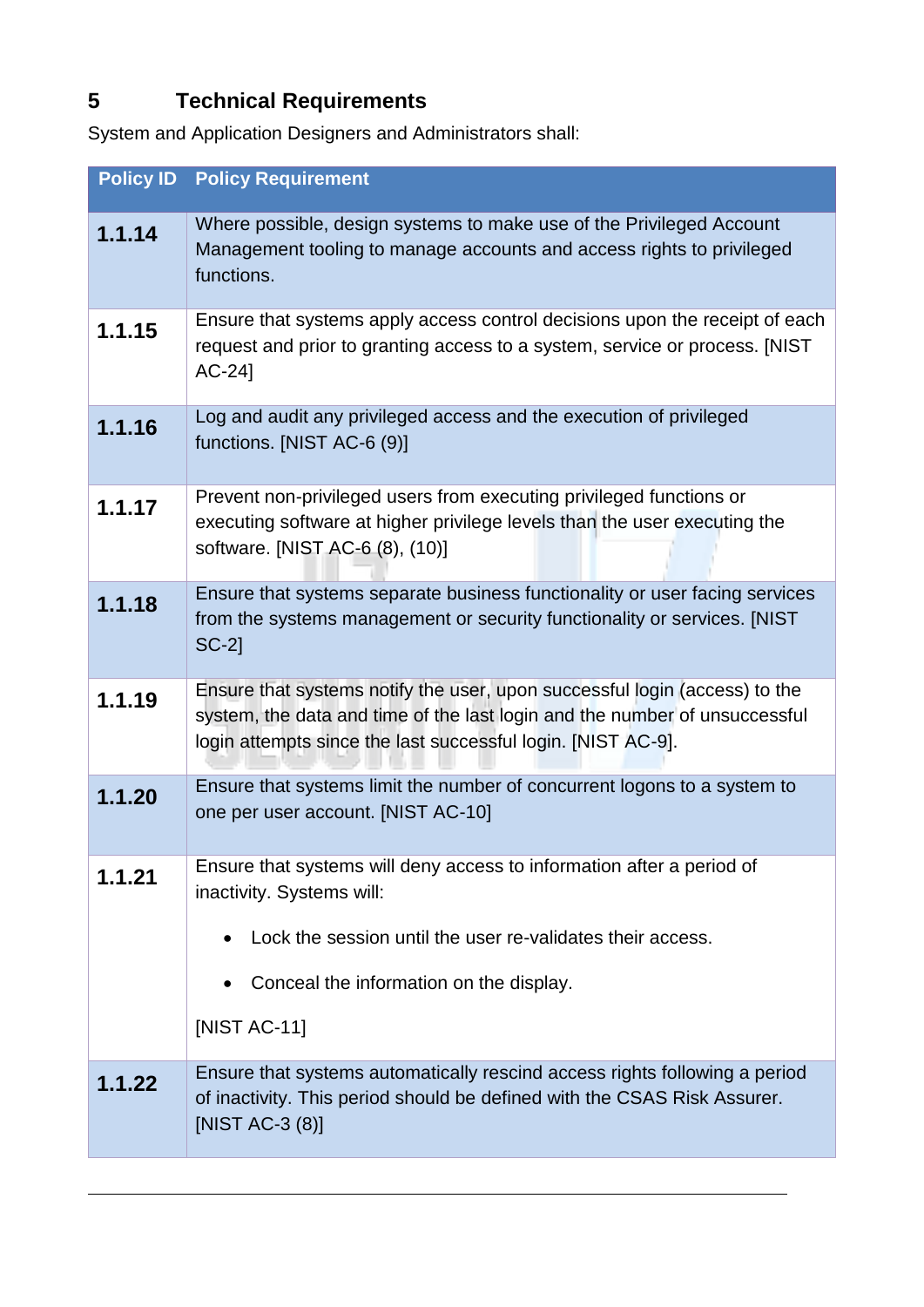|        | <b>Policy ID Policy Requirement</b>                                                                                                                                                                                                                                                                                                           |
|--------|-----------------------------------------------------------------------------------------------------------------------------------------------------------------------------------------------------------------------------------------------------------------------------------------------------------------------------------------------|
| 1.1.23 | Where possible, ensure that access to systems or services that provide<br>security functions or access to security relevant information is denied except<br>during secure, non-operable system states. For example, management of a<br>firewall's ruleset is restricted to times when no traffic is passing through it.<br>[NIST AC-3 $(5)$ ] |
| 1.1.24 | Where a risk assessment deems it necessary, enforce access control<br>decisions to be made on information more than identity (e.g. time of day,<br>location etc.). For example, legitimate users may be denied access to a<br>system outside of working hours. [NIST AC-24 (2)]                                                               |
| 1.1.25 | Where high assurance access controls are required, employ a reference<br>monitor architecture to enforce mandatory access controls. [NIST AC-25]                                                                                                                                                                                              |
| 1.1.26 | Components that can cause a security breach if used maliciously or are<br>accidentally compromised are identified and access to those components is<br>strictly controlled. [NIST SC-43]                                                                                                                                                      |

#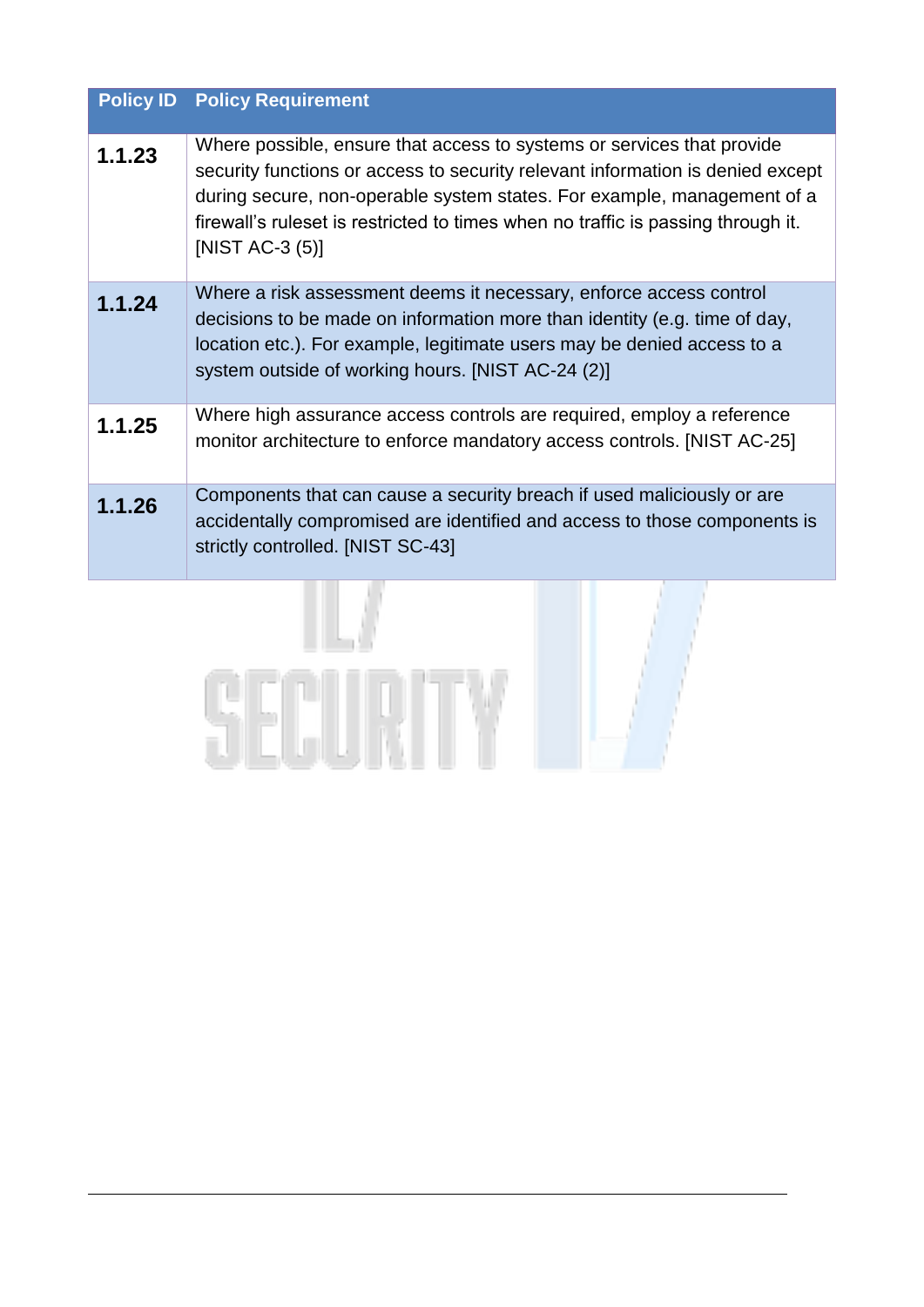### <span id="page-10-0"></span>**6 Privileged Access Requirements**

Management and System Administrators shall:

| <b>Policy ID</b> | <b>Policy Requirement</b>                                                                                                                                                                                   |
|------------------|-------------------------------------------------------------------------------------------------------------------------------------------------------------------------------------------------------------|
| 1.1.27           | Ensure that privileged access (including access rights associated with<br>change) is:                                                                                                                       |
|                  | Managed by a Privileged Account Management tool where possible;                                                                                                                                             |
|                  | Restricted to well defined roles fulfilled by nominated individuals;                                                                                                                                        |
|                  | Periodically reviewed to ensure that it is limited to only that which is<br>necessary;                                                                                                                      |
|                  | Not provided to individuals not employed by IL7;                                                                                                                                                            |
|                  | Denied from or over untrusted network infrastructure.                                                                                                                                                       |
|                  | [NIST CM-5 (1), AC-6 (1), (3), (5), (6), (7)]                                                                                                                                                               |
| 1.1.28           | Where possible, ensure that privileged access rights are provided for a<br>bounded period of time that is the minimum required to perform an action,<br>after which the rights are revoked. [NIST AC-2 (6)] |
|                  |                                                                                                                                                                                                             |